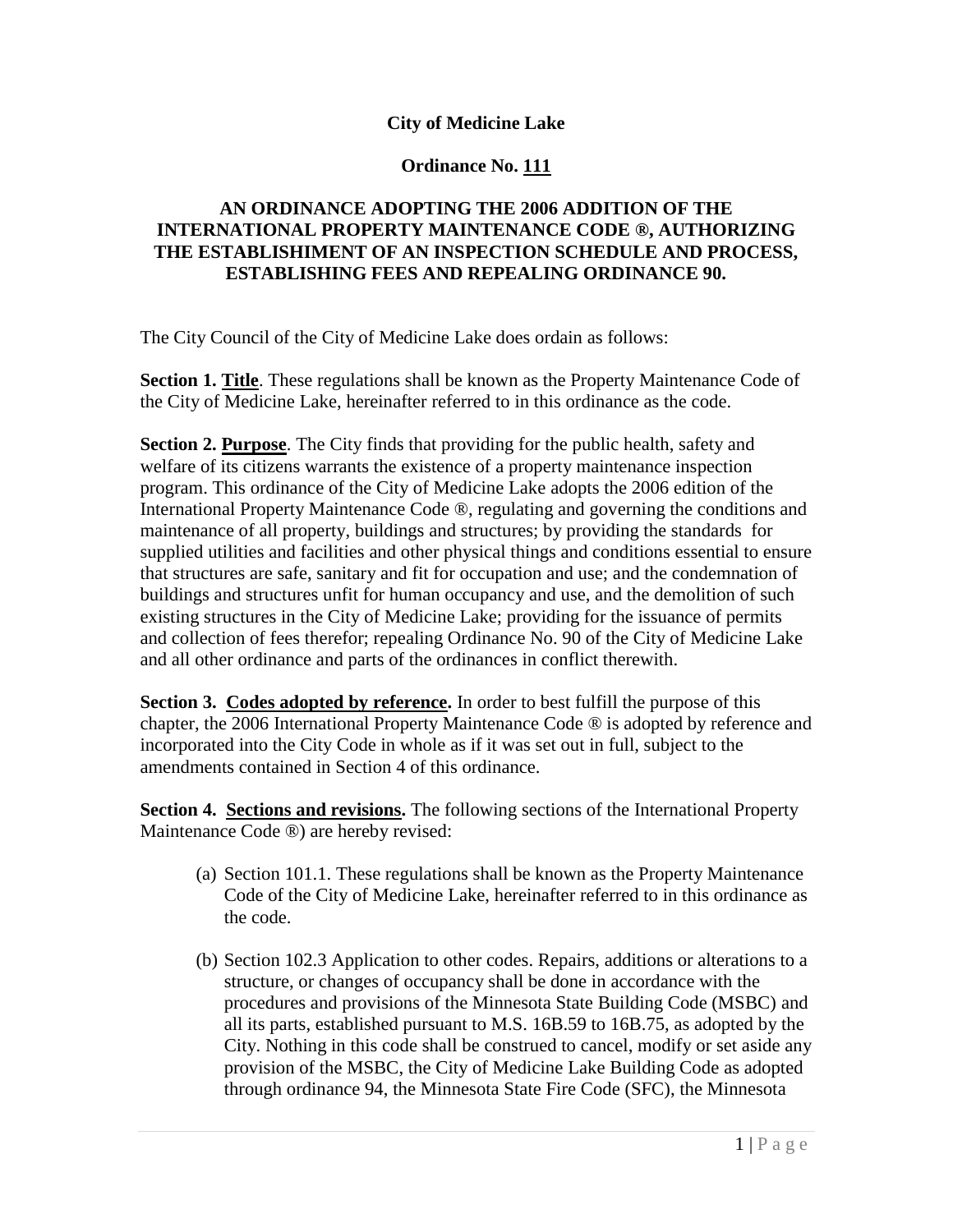State Plumbing Code (MSPC), the State Mechanical Code (SMC) or the Minnesota State Energy Code (MSEC)

- (c) Section 102.7 Referenced codes and standards. The codes and standards referenced in this code shall be listed in Chapter 8, those listed in the MSBC, and considered part of the requirements of this code to the prescribed extent of each such reference. Where differences occur between the provisions of this code and the referenced standards, the provisions of this code shall apply.
- (d) Section 103.1 General. The City of Medicine Lake City Council is responsible for administering the provisions of this code, and the executive official in charge thereof shall be known as the code official.
- (e) Section 103.2 Appointment. The Code Official shall be appointed by the Medicine Lake City Council.
- (f) Section 103.5 Fees. The fees for activities and services performed by the building official serving as the code official in carrying out its responsibilities under this code shall be set by ordinance on an annual basis.
- (g) Section 111.1 Application for Appeal. Add Section 111.1.1. The Medicine Lake City Council shall serve as the Board of Appeals for this ordinance.
- (h) Section 111.2 Membership of Board. Not Adopted.
- (i) Section 302.4 Weeds. Not Adopted
- (j) Section 302.8 Motor vehicles. Not Adopted
- (k) Section 304.14 Delete: During the period from [date] to [date]
- (l) Section 307 Rubbish and Garbage. Not Adopted
- (m)Section 602.3 Insert: Dates shall be from September 15 through May 15.
- (n) Section 602.4 Insert: Dates shall be from September 15 through May 15.

**Section 5. Application, Administration and Enforcement.** The application, administration, and enforcement of the code shall be in accordance with International Property Maintenance Code. The code shall be enforced within the corporate limits permitted by Minnesota Statutes, 16B.62, subdivision 1, when so established by this ordinance. The code enforcement agency of the City of Medicine Lake is the Property Maintenance Official. This code shall be enforced by the Minnesota Certified Building Official designated by the City of Medicine Lake to administer the code (Minnesota statute 16B.65) subdivision 1.